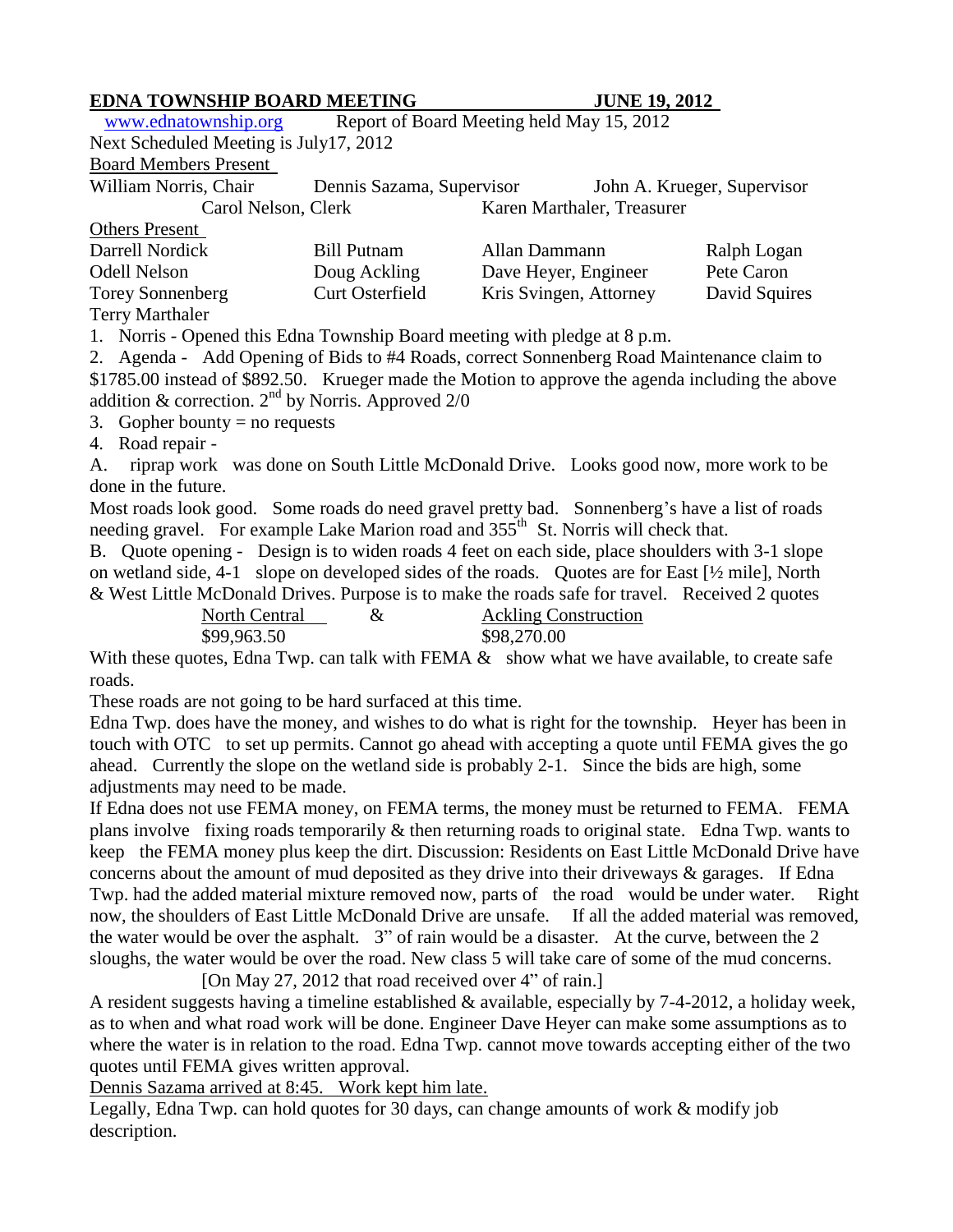C. Devil's Lake Road needs to be made wider. Edna Township is limited to developing only the width of the existing road, that they have maintained in the past. Easements from landowners are needed. Devil's Lake Road residents submitted their petition for Edna to take over the road, on April 27, 2011, at a special meeting. Heyer can go ahead and design the road once the easements have been granted. Sazama made the motion asking Engineer Heyer to create a list of each step required to get Devil's Lake Road in order. Norris 2<sup>nd</sup>.

Discussion:

Krueger wants to know if Edna budgets for the engineer  $\&$  his work. These claims are paid out of Roads & Bridges funds but a separate dollar amount has not been designated specifically for an engineer.

Motion approved 3/0.

5. Clerk's Report No corrections or additions were made.

Mr. Buehler was asked if he would be interested in taking on the historian position for Edna Twp. He is not interested.

Krueger made motion to approve the report, Sazama  $2<sup>nd</sup>$ . Approved 3/0.

6. Treasurer Report

A deposit of \$152,659.41 came in from FEMA. April claims totaled \$6,490.03

Total receipts  $= $179,996.66$  year to date, expenditures \$30,136.95. Do expect \$100,000+ I June receipts from OTC. property taxes.

Sazama made motion to accept the Treasurer's report. Krueger by  $2<sup>nd</sup>$ . Approved 3/0.

7. Approve claims -

Discussion by Supervisors - Loan is at 6%, payoff is \$19,075.04. Would it be best to pay off this loan & if in a jam, borrow again? Motion made by Sazama to pay off the loan,  $2<sup>nd</sup>$  Krueger. Approved 3/0. Krueger motion to pay claims with correction of Sonnenberg's claim and the addition of the loan pay off. Sazama  $2<sup>nd</sup>$ . Approved 3/0

8 Public comments - Most concerns had already been addressed in discussion of road repairs necessary.

9. Unfinished Business

A. Krueger made motion to approve the reestablishment of the Edna Township designated polling place as required through Minnesota's redistricting process. Sazama 2<sup>nd</sup>. Approved 3/0.

B. Bank signature card - Signed by 4 officers of Edna Twp.

C. Summer short courses in Fergus Falls - Krueger, Nelson, & Norris, will attend.

D. Website - is current

10. New Business -

Received two quotes for mowing ditches from Steve Ehnert & Dustin Dahring

Krueger made motion to accept the Dahring bid, which was lower in cost. Sazama 2<sup>nd</sup>. Approved 3/0.

11. Administrative business - Road supervisor = Sazama is interested in becoming more involved with road repairs. .

Could Edna Township designate specific roads to each supervisor? No decision was made.

12. Closed the meeting at 9:48 for the purpose of discussing the lawsuit filed against Edna Township. This discussion comes under attorney client privilege.

13. At 10:10 reopened meeting & adjourned. Krueger made the motion to adjourn, Sazama  $2^{nd}$ . Approved 3/0.

| <b>Vendor</b><br><b>Description</b> |                           | Claim # | <b>Total</b> |  |
|-------------------------------------|---------------------------|---------|--------------|--|
| North Central Inc                   | 48 yards crushed gravel   | 2380    | \$405.60     |  |
| Ackling Truck                       | Construction & road labor | 2381    | \$840.00     |  |